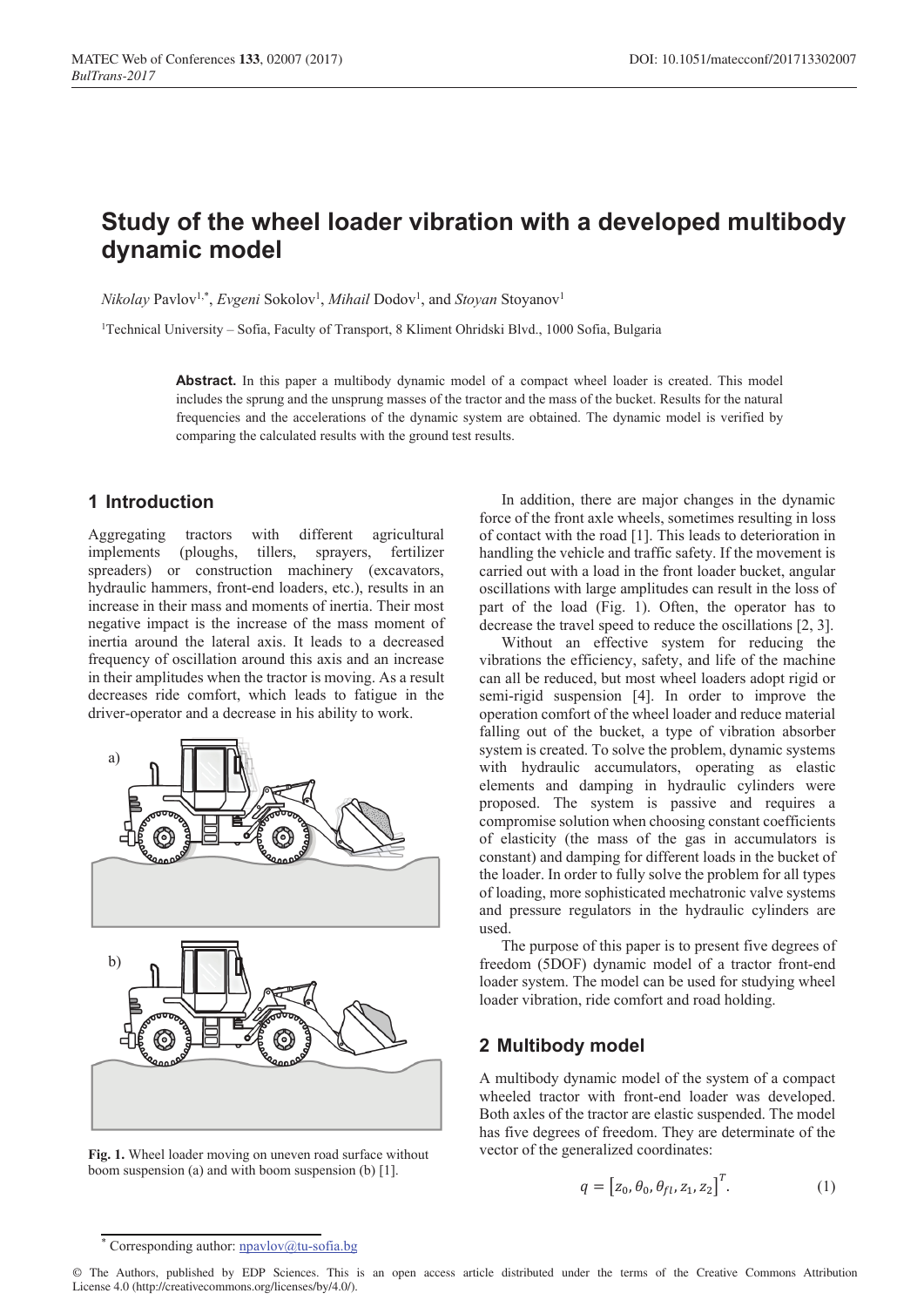A scheme of the model is shown in Fig. 2. This model includes the sprung mass (tractor body), the front and the rear unsprung masses (wheels and axles of the tractor) and the mass of the loader bucket.



Fig. 2. Multibody dynamic model with five degrees of freedom.

The theoretical basis of the method is Lagrange equation of motion of the second kind:

$$
\frac{d}{dt}\left(\frac{\partial T}{\partial \dot{q}_i}\right) - \left(\frac{\partial T}{\partial q}\right) + \left(\frac{\partial U}{\partial q}\right) + \left(\frac{\partial R}{\partial \dot{q}}\right) = Q(t),\tag{2}
$$

where  $T$  is the kinetic energy of the system;  $U$  is the potential energy of the system;  $R$  is Rayleigh dissipation function;  $q_i$  are generalized coordinates;  $Q(t)$  is function of kinematic disturbance.

The kinetic energy of the system is:

$$
T = \frac{1}{2}m_0\dot{z}_0^2 + \frac{1}{2}J_0\dot{\theta}_0^2 + \frac{1}{2}m_{fl}l_{fl}^2\dot{\theta}_{fl}^2 + \frac{1}{2}m_{t1}\dot{z}_1^2 + \frac{1}{2}m_{t2}\dot{z}_2^2.
$$
 (3)

The potential energy of the system is:

$$
U = \frac{1}{2}c_{fl}(\theta_{fl}l_1 - \theta_0l_2)^2 + \frac{1}{2}c(z_0 + \theta_0a - z_1)^2 + \frac{1}{2}c(z_0 - \theta_0b - z_2)^2 + \frac{1}{2}c_t(z_1 - q_1)^2 + \frac{1}{2}c_t(z_2 - q_2)^2.
$$
 (4)

The Rayleigh dissipative function is:

$$
R = \frac{1}{2}\beta_{fl}(\dot{\theta}_{fl}l_1 - \dot{\theta}_0l_2)^2 + \frac{1}{2}\beta(\dot{z}_0 + \dot{\theta}_0a - \dot{z}_1)^2 + \frac{1}{2}\beta(\dot{z}_0 - \dot{\theta}_0b - \dot{z}_2)^2 + \frac{1}{2}\beta_t(\dot{z}_1 - \dot{q}_1)^2 + \frac{1}{2}\beta_t(\dot{z}_2 - \dot{q}_2)^2.
$$
 (5)

Their derivatives are:

$$
\frac{d}{dt}\left(\frac{\partial T}{\partial z_0}\right) = m_0 \ddot{z}_0; \tag{6}
$$

$$
\frac{d}{dt}\left(\frac{\partial T}{\partial \theta_0}\right) = J_0 \ddot{\theta}_0; \tag{7}
$$

$$
\frac{d}{dt}\left(\frac{\partial T}{\partial \theta_{fl}}\right) = J_{fl}\ddot{\theta}_{fl} = m_{fl}l_{fl}^2\ddot{\theta}_{fl};
$$
\n(8)

$$
\frac{d}{dt}\left(\frac{\partial T}{\partial z_1}\right) = m_{t1}\ddot{z}_1;\tag{9}
$$

$$
\frac{d}{dt}\left(\frac{\partial T}{\partial z_2}\right) = m_{t2}\ddot{z}_2;\tag{10}
$$

$$
\frac{\partial v}{\partial z_0} = 2cz_0 + c(a-b)\theta_0 - cz_1 - cz_2; \tag{11}
$$

$$
\frac{\partial U}{\partial \theta_0} = c(a-b)z_0 + (c_{fl}l_2^2 + ca^2 + cb^2)\theta_0 - c_{fl}l_1l_2\theta_{fl} - caz_1 + cbz_2; \tag{12}
$$

$$
\frac{\partial U}{\partial \theta_{fl}} = l_1^2 \theta_{fl} - c_{fl} l_1 l_2 \theta_0; \tag{13}
$$

$$
\frac{\partial U}{\partial z_1} = -cz_0 - ca\theta_0 + (c + c_t)z_1 - c_t q_1; \tag{14}
$$

$$
\frac{\partial U}{\partial z_2} = -cz_0 + cb\theta_0 + (c + c_t)z_2 - c_t q_2;\tag{15}
$$

$$
\frac{\partial R}{\partial \dot{z}_0} = 2\beta \dot{z}_0 + \beta (a - b)\dot{\theta}_0 - \beta \dot{z}_1 - \beta \dot{z}_2; \tag{16}
$$

$$
\frac{\partial R}{\partial \dot{\theta}_0} = \beta (a - b)\dot{z}_0 + (\beta_{fl}l_2^2 + \beta a^2 + \beta b^2)\dot{\theta}_0 -
$$
  

$$
\beta_{fl}l_1l_2\dot{\theta}_{fl} - \beta a\dot{z}_1 + \beta b\dot{z}_2;
$$
 (17)

$$
\frac{\partial R}{\partial \dot{\theta}_{fl}} = \beta_{fl} l_1^2 \dot{\theta}_{fl} - \beta_{fl} l_1 l_2 \dot{\theta}_0; \tag{18}
$$

$$
\frac{\partial R}{\partial \dot{z}_1} = -\beta \dot{z}_0 - \beta a \dot{\theta}_0 + (\beta + \beta_t) \dot{z}_1 - \beta_t \dot{q}_1; \tag{19}
$$

$$
\frac{\partial R}{\partial \dot{z}_2} = -\beta \dot{z}_0 + \beta b \dot{\theta}_0 + (\beta + \beta_t) \dot{z}_2 - \beta_t \dot{q}_2.
$$
 (20)

After applying the Lagrange equation (2) for equations describing the laws of motion of the system is valid:

$$
[M]\ddot{q} + [R]\dot{q} + [C]q = [Q],\tag{21}
$$

wherein  $[M]$  is the matrix of inertia;  $[C]$  is the stiffness matrix;  $[R]$  is the Rayleigh's dissipative damping matrix. They have the following form:

$$
M = \begin{bmatrix} m_0 & 0 & 0 & 0 & 0 \\ 0 & J_0 & 0 & 0 & 0 \\ 0 & 0 & m_{fl}l_{fl}^2 & 0 & 0 \\ 0 & 0 & 0 & m_{t1} & 0 \\ 0 & 0 & 0 & 0 & m_{t2} \end{bmatrix};
$$
 (22)

$$
C = C
$$
  
\n
$$
c(a - b) \t 0 \t -c \t -c
$$
  
\n
$$
c(a - b) \t (c_{fl}l_2^2 + ca^2 + cb^2) \t -c_{fl}l_1l_2 \t -ca \t cb
$$
  
\n
$$
0 \t -c_{fl}l_1l_2 \t c_{fl}l_1^2 \t 0 \t 0
$$
  
\n
$$
-c \t ab \t 0 \t (c + c_t) \t 0
$$
  
\n
$$
-c \t cb \t 0 \t 0 \t (c + c_t)
$$

$$
R = \n\begin{bmatrix}\n2\beta & \beta(a-b) & 0 & -\beta & -\beta \\
\beta(a-b) & (\beta_{fl}l_2^2 + \beta a^2 + \beta b^2) & -\beta_{fl}l_1l_2 & -\beta a & \beta b \\
0 & -\beta_{fl}l_1l_2 & \beta_{fl}l_1^2 & 0 & 0 \\
-\beta & -\beta a & 0 & (\beta + \beta_t) & 0 \\
-\beta & \beta b & 0 & 0 & (\beta + \beta_t)\n\end{bmatrix}.\n\tag{24}
$$

 $[O]$  is the kinematic excitation vector.

#### **3 Numerical simulations**

The numerical simulations were performed in MATLAB with the parameters given in Table 1.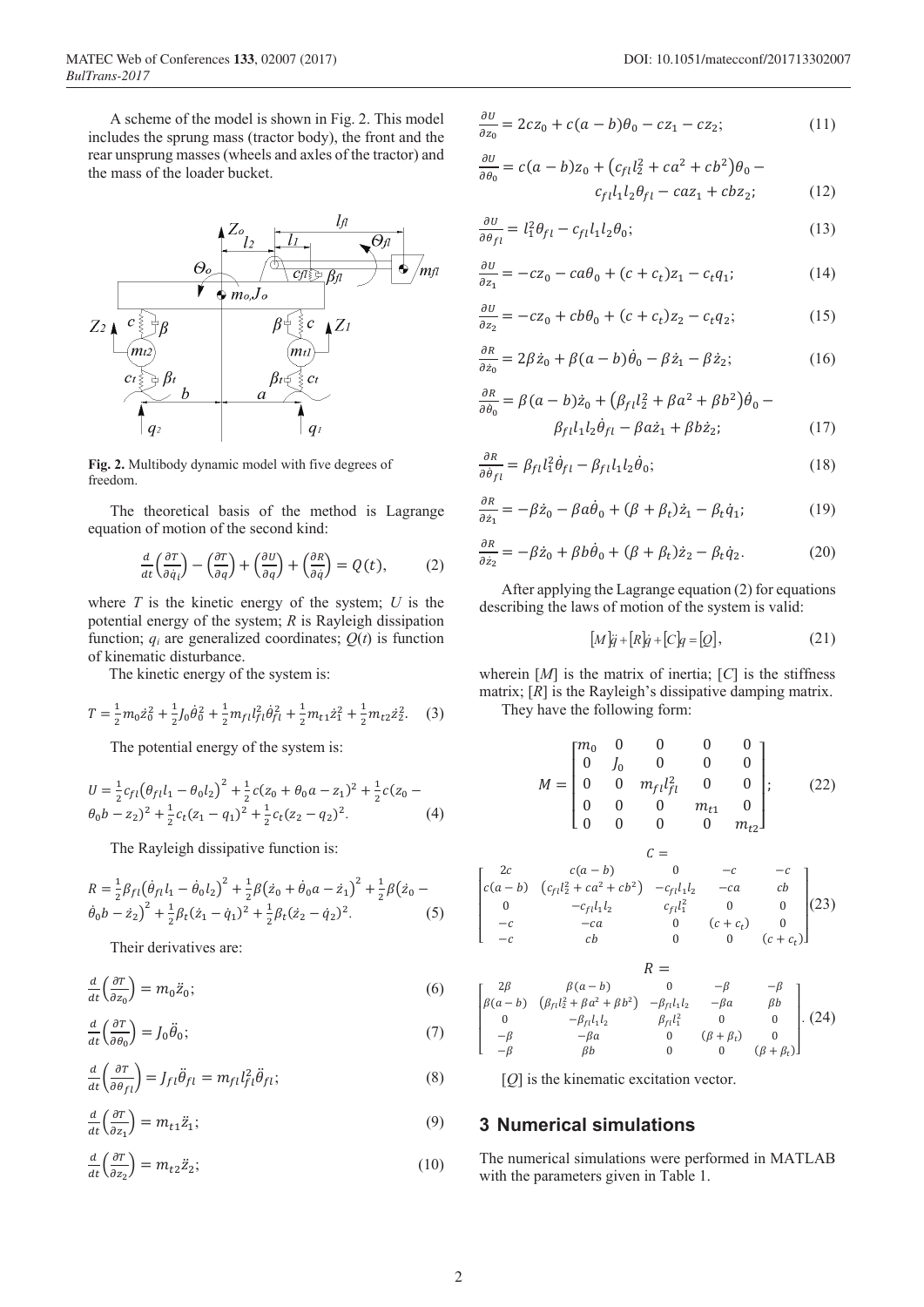|  |  |  | Table 1. Model parameters. |
|--|--|--|----------------------------|
|--|--|--|----------------------------|

| Symbol         | Value   | Unit            |
|----------------|---------|-----------------|
| m <sub>0</sub> | 1 000   | kg              |
| $J_0$          | 1 000   | Nm <sup>2</sup> |
| m <sub>f</sub> | 100     | kg              |
| $m_{t1}$       | 120     | kg              |
| $m_{t2}$       | 120     | kg              |
| С              | 34 000  | N/m             |
| $C_t$          | 160 000 | N/m             |
| $C_{fl}$       | 42 000  | N/m             |
| $\beta$        | 3 000   | Ns/m            |
| $\beta_t$      | 100     | Ns/m            |
| $\beta_{fl}$   | 2 0 0 0 | Ns/m            |
| a              | 0,77    | m               |
| b              | 0,43    | m               |
| $l_1$          | 0,33    | m               |
| l <sub>2</sub> | 1,07    | m               |
| lя             | 0,9     | m               |

The symbols used in Table 1 are:

 $m_0$ ,  $J_0$  – Sprung mass and moment of inertia;

 $m<sub>f</sub>$  – Front loader bucket mass;

 $m_{t1}$ ,  $m_{t2}$  – Front/rear unsprung mass;

*c,*  $\beta$  – Suspension stiffness and damping;

 $c_t$ ,  $\beta_t$  – Tyre stiffness and damping;

 $c_{\text{fl}}$ ,  $\beta_{\text{fl}}$  – Boom suspension stiffness and damping;

*a* – Distance between front axle and tractor mass centre;

*b* – Distance between rear axle and tractor mass centre;

 $l_1$  – Distance between boom joint and boom suspension;

*l*<sup>2</sup> – Distance between boom joint and tractor mass centre;  $l_f$  – Boom lenght.

To find the natural frequencies of the system, the equations are presented in Cauchy normal form [5]:

$$
\dot{y} + Ly = 0,\tag{25}
$$

where

$$
y = [y_1, y_2 \dots y_{10}]^T = [q_1, q_2, \dots q_5, \dot{q}_1, \dots \dot{q}_5]^T; (26)
$$

$$
L = \begin{bmatrix} M^{-1}O & M^{-1}C \\ I & O \end{bmatrix},
$$
 (27)

where [*I*] is identity matrix and [*O*] is zero matrix.

The natural frequencies with given in Table 1 parameters are:

1,19 Hz – tractor vertical vibration  $(z_0)$ ;

0,5 Hz – tractor angular vibration  $(\theta_0)$ ;

1,72 Hz – front loader boom angular vibration  $(\theta_{\eta})$ ;

6,4 Hz – wheel vertical vibration  $(z_1, z_2)$ .

To obtain the results for vibration of the system under sinusoidal disturbance, the equations are presented like:

$$
\dot{y} + Ly = Y,\tag{28}
$$

where

$$
L = \begin{bmatrix} M^{-1}R & M^{-1}C \\ -I & 0 \end{bmatrix};
$$
 (29)

$$
Y = \begin{bmatrix} M^{-1}Q(t) \\ 0 \end{bmatrix}.
$$
 (30)

After integration of the equations using the Runge-Kutta method (ode45 solver in MATLAB), results for displacement, velocity and acceleration in a given time interval are obtained. Disturbing actions are applied in the contact patch centre of the tire with the road. They have the following form:

$$
q = q_0(1 - \cos(vt)), \tag{31}
$$

where  $q_0 = 0.04$  m – amplitude of unevenness;  $\nu$  – frequency of the disturbing action, rad/s.

A front-end loader with special construction was designed and made for verification of the dynamic model (Fig. 3).



**Fig. 3.** Specially designed wheel loader.

The loader has pneumatic suspension to realise various stiffness ratios in the boom suspension and was attached to a compact wheeled tractor with suspended axles. Fig. 4 shows the ground test on special track with characteristics similar to the disturbances from the numerical experiment. An accelerometer for measuring acceleration was mounted on the driver seat (Fig. 5).



**Fig. 4.** Proving ground test on special track.



**Fig. 5.** Position of the accelerometer on the driver seat.